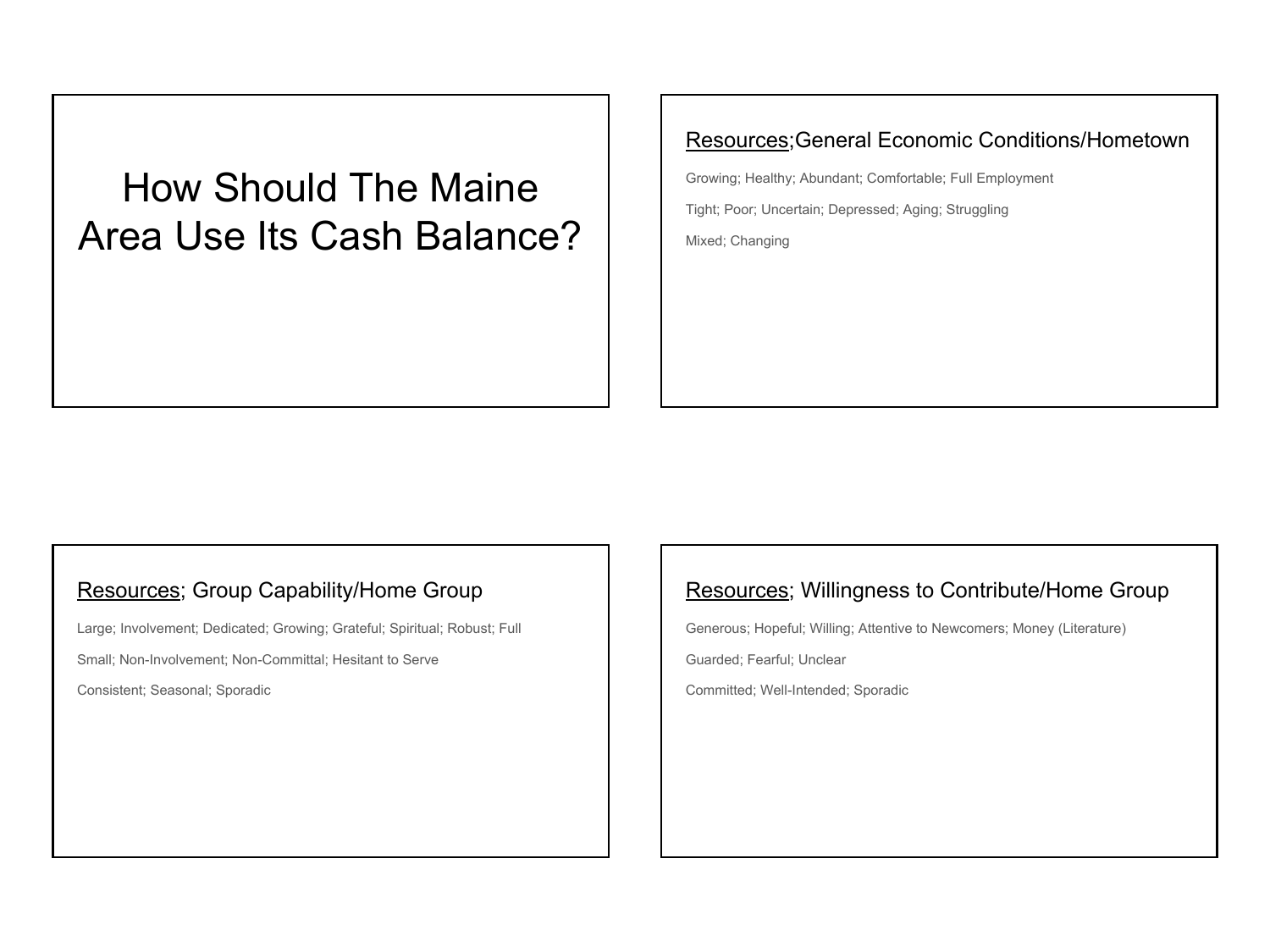# Past Experience; What Does It Mean/Area Finances

Generosity; Faith; Creativity; Energy; Open-Minded; Responsibility; Trust; Knowledge; Desire; Growth; Flexibility; Compromise; Change; Decisions

# Present Exp; What Does it Mean/Area Finances

Doing Great; Higher Power; Trust; Transparent; Supportive; Realistic

Fear; Re-Evaluate; Missed Opportunity; Spending More Than Taking In; Need To Be Prudent in Decision-Making

#### Tentative Plan/Ideas

1.) Establish Reserve Fund; 2.) Increase Action Committee Budgets (Public Outreach/Alateen); 3.) Teach Spiritual Principles of Finance/Abundance; 4.) Support Struggling Groups (Sharing across Districts/Working together/Strengthen links of service)

5) Provide money for past Delegates to attend assemblies and AWSC meetings to guide us in our principles.

### Consider Near Term

Wishful Thinking: Support Struggling Groups

Thoughtful Estimate: Establish Reserve Fund; Increase A/C Budgets; Support Struggling Groups; Teach Spiritual Principles of Finance

Future Progress: Establish Reserve Fund; Increase A/C Budgets; Support Struggling Groups; Teach Spiritual Principles of Finance

Unforeseen Woe: Establish Reserve Fund; Support Struggling Groups